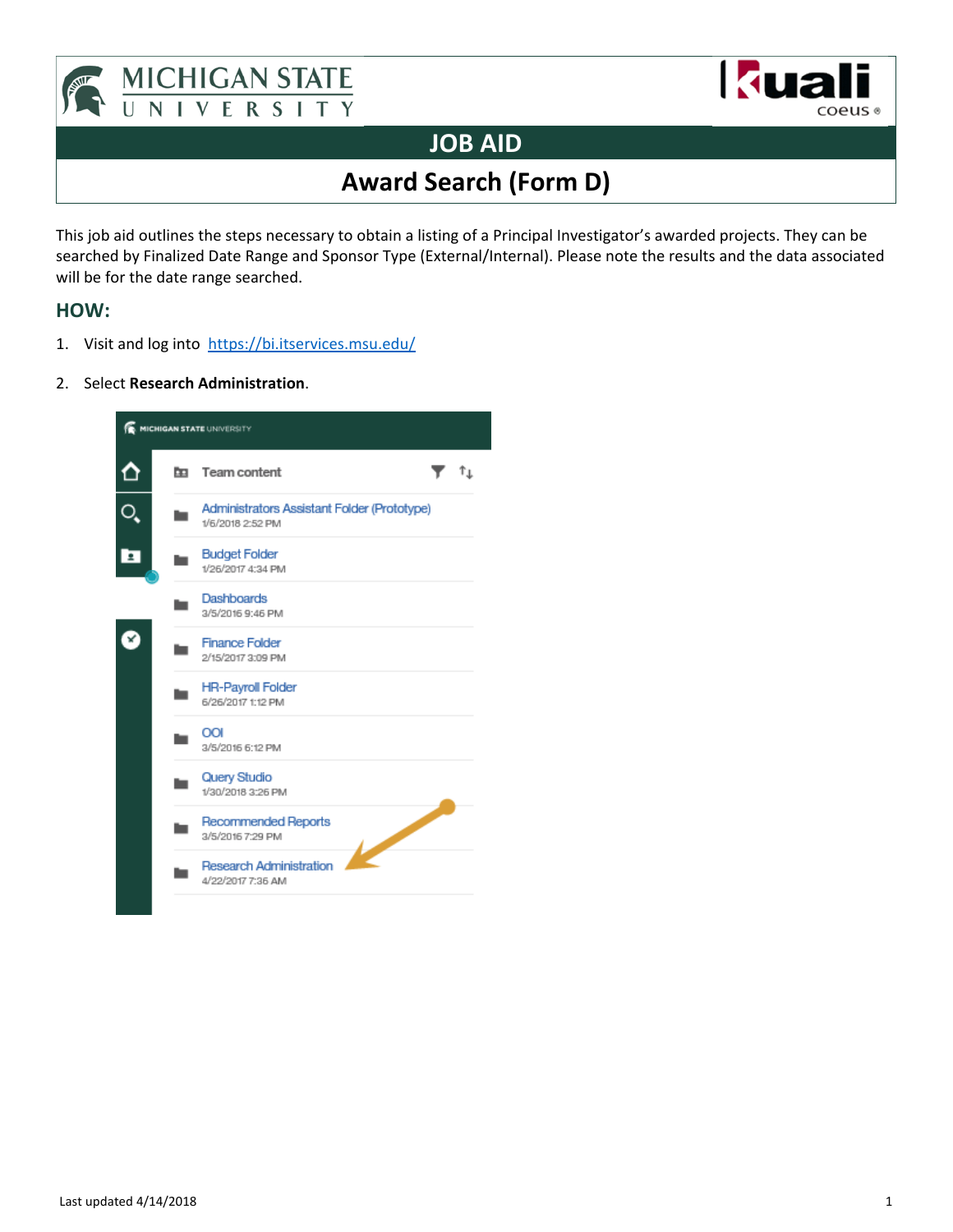3. Select **University RA Reports**.



4. Select **Award**.



5. Select **Award Form‐D‐RA026**.



- 6. Complete the following report prompts:
	- a. Enter a **Date Range** based on the **Award Finalized Date.**
	- b. Select a **Sponsor Type** (either External or Internal). Note that Internal awards will display if the Unit running the internal competition required the Institutional Proposal to be routed in the KC Research Administration system. At this time, there are not very many records in the system.
	- c. Select a **Form Type** (either Official or Detailed‐ see below for a description of the added fields in the detailed report).
	- d. Enter a **Principal Investigator** name in the Keywords field and click **Search**. Select the **Principal Investigator's** name from the search results in the Choice field.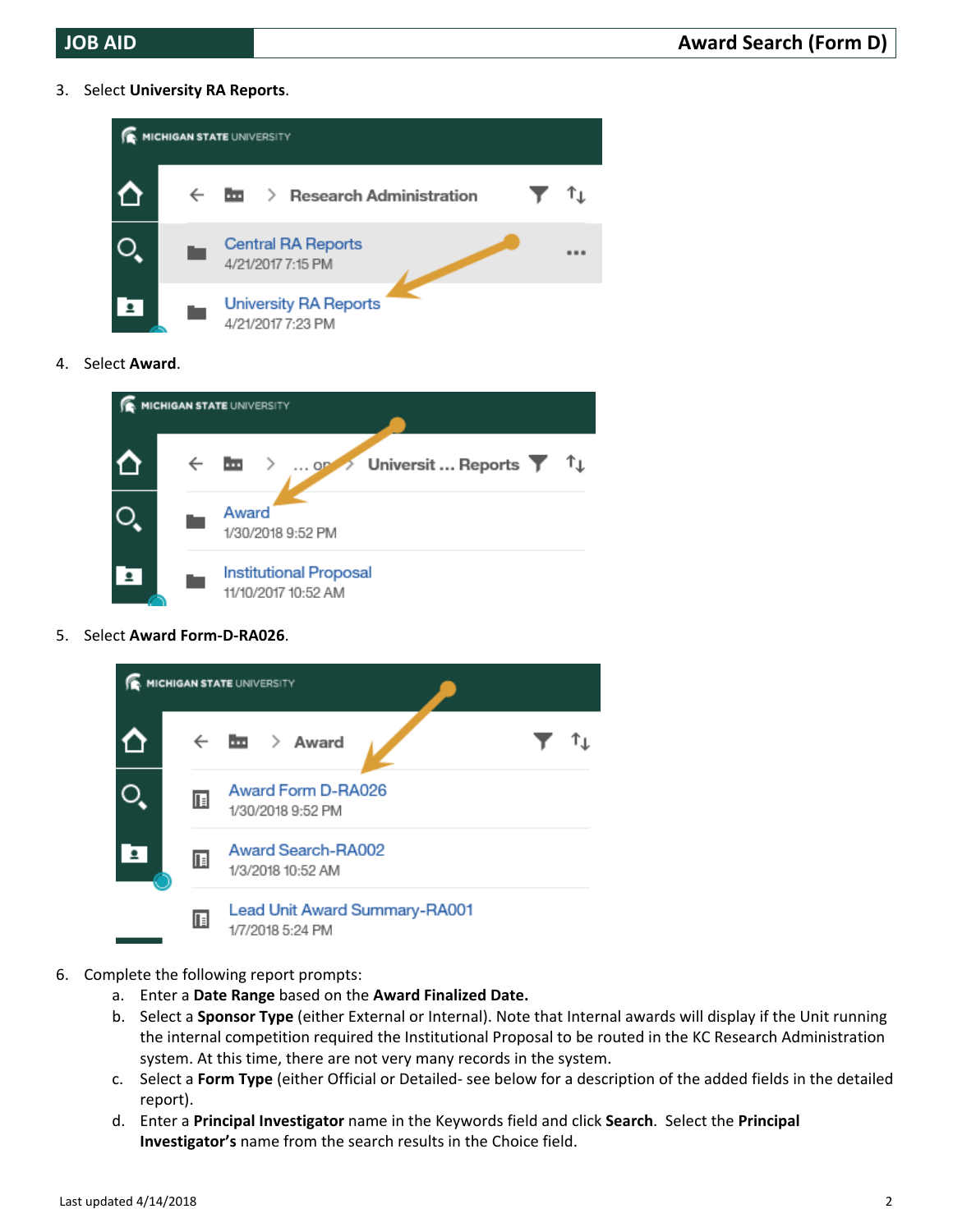7. Select **Finish** to run the report.

|                | MICHIGAN STATE UNIVERSITY                  | ₽<br>$(\blacktriangleright)$                                   | Award Form D-RA026 $\vee$                                                                                                                                                                                                                                                                                                                                                                                                                                          | ?                                                                                                                                                                                         |
|----------------|--------------------------------------------|----------------------------------------------------------------|--------------------------------------------------------------------------------------------------------------------------------------------------------------------------------------------------------------------------------------------------------------------------------------------------------------------------------------------------------------------------------------------------------------------------------------------------------------------|-------------------------------------------------------------------------------------------------------------------------------------------------------------------------------------------|
| ᅀ<br>$\bullet$ | <b>MICHIGAN STATE</b><br><b>UNIVERSITY</b> |                                                                | <b>Award Search Form D</b>                                                                                                                                                                                                                                                                                                                                                                                                                                         | <b>MICHIGAN STATE</b><br>UNIVERSITY                                                                                                                                                       |
| Σ<br>22<br>Ø   |                                            |                                                                | Select Award Finalized Date Range:<br>From:<br>▦<br>Jan 1, 2013<br>To:<br>⊞▼<br>Dec 31, 2017                                                                                                                                                                                                                                                                                                                                                                       |                                                                                                                                                                                           |
|                |                                            | Select Sponsor Type:<br>External Sponsors<br>Internal Sponsors | Select Principal Investigator:<br><b>Keywords:</b><br>Type one or more keywords separated by spaces.<br>Search<br> smith<br>Options<br><b>Choice:</b><br>Smith, Alan (alsmith)<br>Smith, Aminda (amsmith)<br>Smith, Amy (smit1426)<br>Smith, Ann (annsmith)<br>Smith, Barbara (bsmith)<br>Smith, Benjamin (bensmith)<br>Smith, BetsAnn (bas)<br>Smith, Brian (smithbmd)<br>Smith, Christopher (smithc28)<br>Smith, Daniel (smit2030)<br>Smith, Danielle (smit2208) | Select Form Type*:<br>Form D Official<br>Form D Detailed<br>* Form D Detailed will<br>include Sponsor Types,<br><b>Board Date, Account</b><br><b>Number and numerous</b><br>other fields. |
|                |                                            |                                                                | Search and Select prompts only return 200 values, use options<br>to refine search results. Reference reports are available within<br>university wide folders.<br>Finish<br>Cancel                                                                                                                                                                                                                                                                                  |                                                                                                                                                                                           |

#### **FIELD NAMES AND DESCRIPTIONS:**

**Award Form D Official** will return the following information grouped by Award Title in alphabetical order based on the **date range searched**:

- 1. Project Role Description *(Principal Investigator, Co‐Investigator, Key Person)*
- 2. Additional Investigators *(Names and Roles)*
- 3. PI Unit (*Department that is receiving F&A credit‐ there may be more than one)*
- 4. Parent/Child (*Identifies account as Parent or Child)*
- 5. Award Status *(Active/Closed/Etc.)*
- 6. Activity Type *(Research/Education/Instruction/Fellowship/Etc.)*
- 7. Sponsor (*Grantor*)
- 8. Prime Sponsor *(Name of entity where funding originated)*
- 9. Project Start Date (*Identified project start date*)
- 10. Project End Date (*Identified project close date*)
- 11. Award Amount Total *(Total award amount attributed to the Principal Investigator and for the date range searched)*
- 12. Amount Obligated to Date (Full amount of award as of the end of the date range searched)
- 13. Principal Investigator's (PI) Credit (Crd) Split (*F&A credit attributed to that PI*)
- 14. Principal Investigator's (PI) Unit Credit (Crd) Split *(F&A credit assigned to that Dept for that PI)*